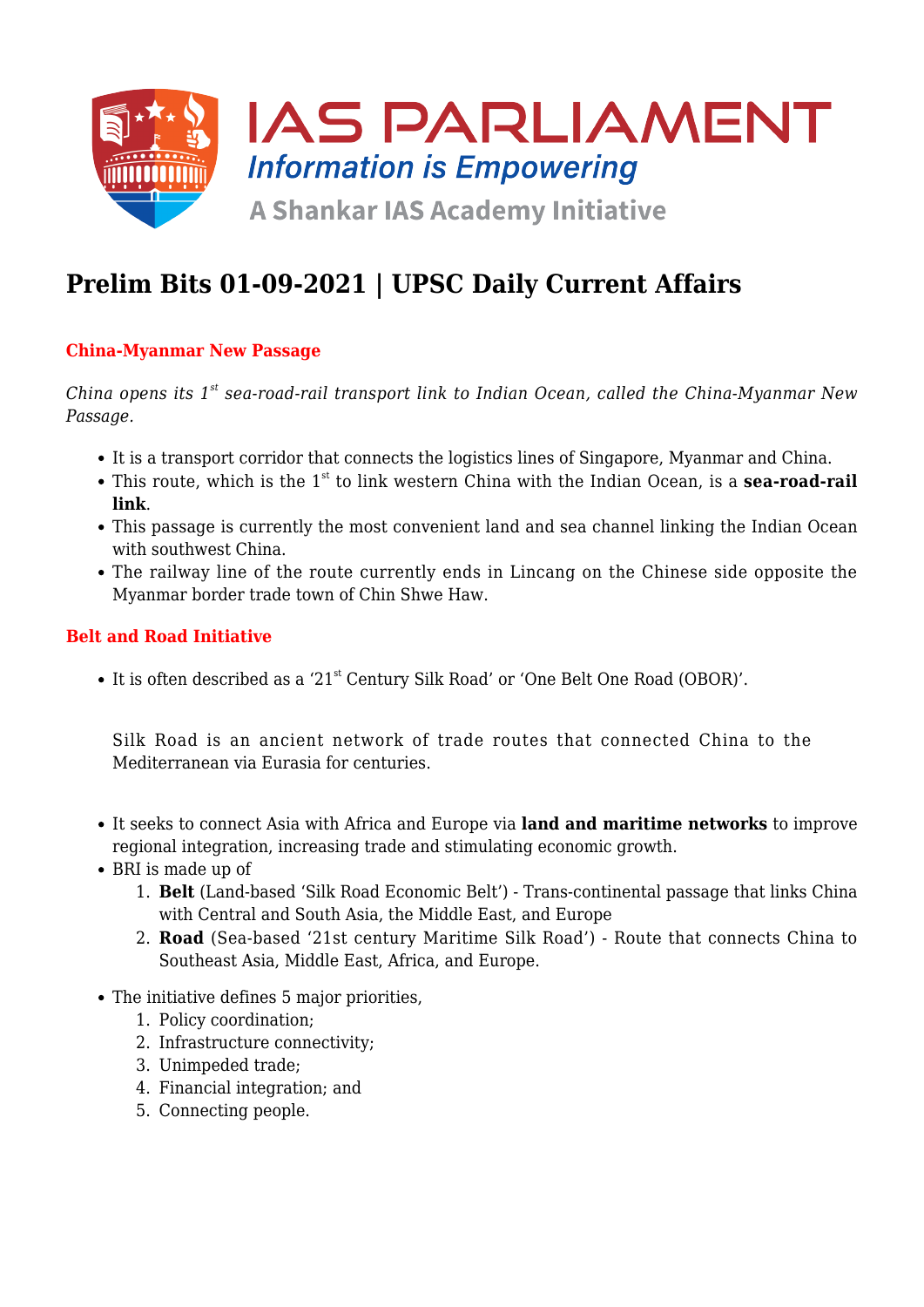

# **China Pakistan Economic Corridor**

*Gwadar port in Pakistan is being developed by China as another key outlet to the Indian Ocean that will bypass the Malacca Straits.*

- It is being developed as part of the CPEC.
- Announced in 2013, the CPEC, a part of BRI, is a **developmental project** between Pakistan and China that consists of highways, railways, and pipelines.
- The goal of 3,000 km-long CPEC is,
	- 1. To transform Pakistan's economy by modernizing its road, rail, air, and energy transportation systems and
	- 2. To connect the deep-sea Pakistani ports of Gwadar and Karachi to China's Xinjiang province and beyond by overland routes.
- It aims to circumvent the Straits of Malacca and the South China Sea.
- CPEC has been compared to the Marshall Plan for the rebuilding of post-World War II Europe in its potential impact on the region.

# **24% Rain Shortfall**

*According to IMD, India ended August with a 24% shortfall from the predicted amount of rainfall.*

- August normally receives the  $2<sup>nd</sup>$  highest rainfall in the four monsoon months.
- So even a substantial rainfall in September would not wipe out the deficit.
- This brings India's overall monsoon rainfall deficit to 9%, meaning "below normal" rainfall.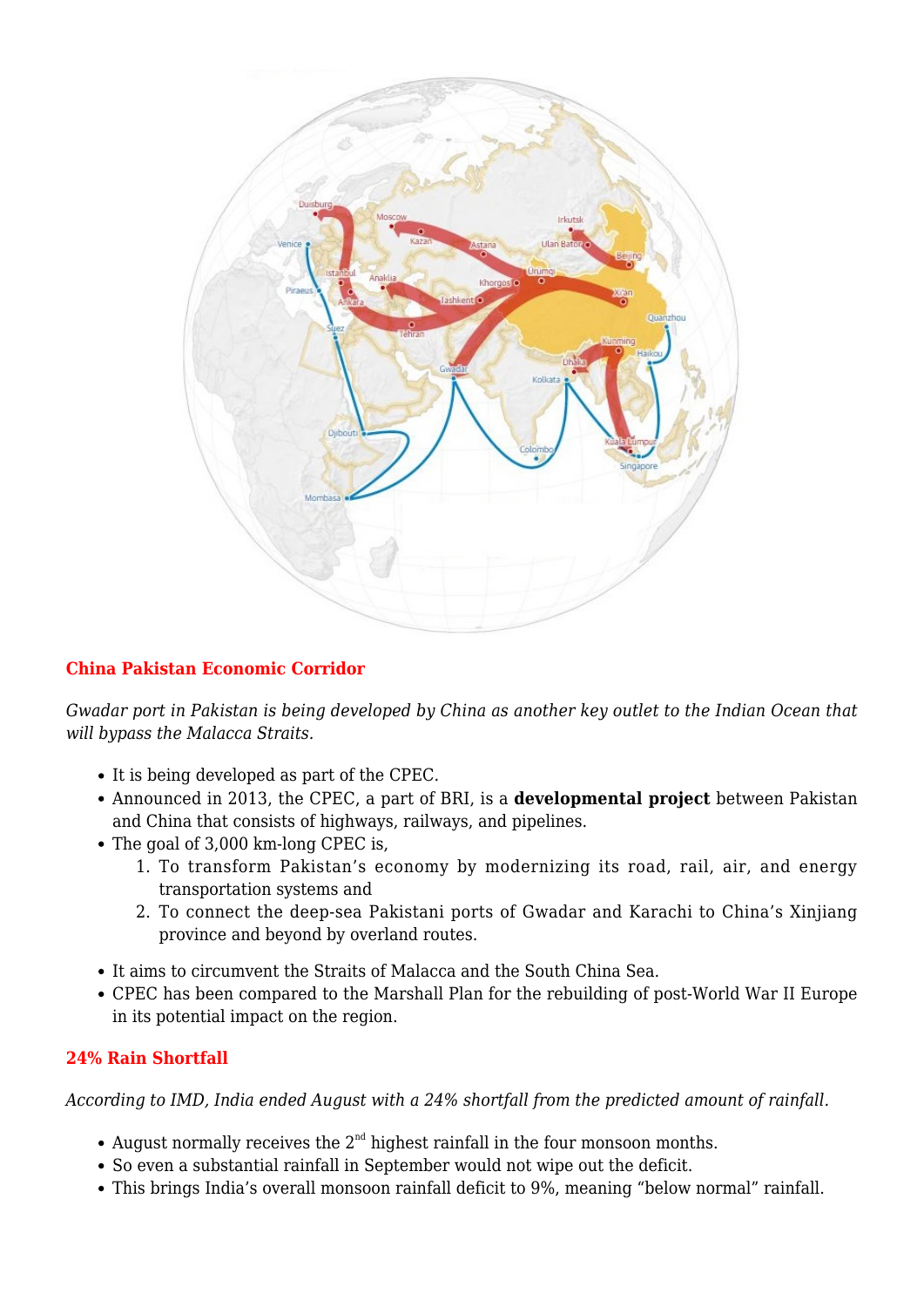| <b>Normal</b>                  | Percentage departure of realized rainfall is<br>within $\pm 10\%$ of the Long Period Average                   |
|--------------------------------|----------------------------------------------------------------------------------------------------------------|
| <b>Below</b><br>Normal         | Percentage departure of realized rainfall is<br><10% of the Long Period Average                                |
| Above<br><b>Normal</b>         | Percentage departure of realized rainfall is<br>>10% of the Long Period Average                                |
| <b>Deficient</b><br>Year       | When the rainfall deficiency is more than<br>10% and 20-40% area of the country is<br>under drought conditions |
| <b>Large Deficient</b><br>Year | When the rainfall deficiency is more<br>than 10% and when the spatial coverage of<br>drought is more than 40%  |

- In June, the IMD forecast rainfall in northwest, south, east and central India would be "normal" or within an 8% error window of their historical average.
- This forecast too has been significantly off the mark, with Northwest India and Central India registering a 14% shortfall.

#### **Reasons for the August monsoon failure**

- The key reason has been an extended break in rainfall from August 8-18.
- Wind-bearing depressions in the Bay of Bengal, coupled with moisture from the Arabian Sea, usually inject surges of rain over central India.
- But this did not happen increasing the break-like conditions.
- Effects of global warming were also impacting monsoon rainfall.
- The number of rain-bearing depressions in the Bay of Bengal was declining and pre-monsoon cyclones, such as Tauktae possibly altered heat distribution patterns over the landmass.
- They influenced moisture distribution and thereby causing erratic rainfall.

## **New Zealand Zero Covid Strategy**

*New Zealand announced a strict, level-4 nationwide lockdown to contain the spread of the Covid-19.*

- Zero Covid Strategy is an elimination strategy that aims to drive down the number of Covid-19 cases by imposing very strict lockdowns, closing borders and imposing travel bans at the **very early stages**.
- During the initial stages of the pandemic, New Zealand adopted this strategy.
- Though initially it was seen as a success story, experts are increasingly advising against this.
- On August 17, the country discovered one case of covid in the community.
- But one of the strictest nationwide lockdowns was announced.
- Under level-4 lockdown, people will only be permitted to travel outside for essential reasons and are expected to remain in their bubbles.
- This strategy is discouraged as it is not very sustainable
	- 1. With new variants mutating, residents would be "indefinitely trapped".
	- 2. Citizens are stuck in foreign countries, unable to come back for over a year.
	- 3. Tourism industry has also been hit hard.
- The main reason for the inability to impart other strategy is because the country's vaccination drive is very slow.
- With vaccine drives all over the world, more sustainable ways of learning to live with the